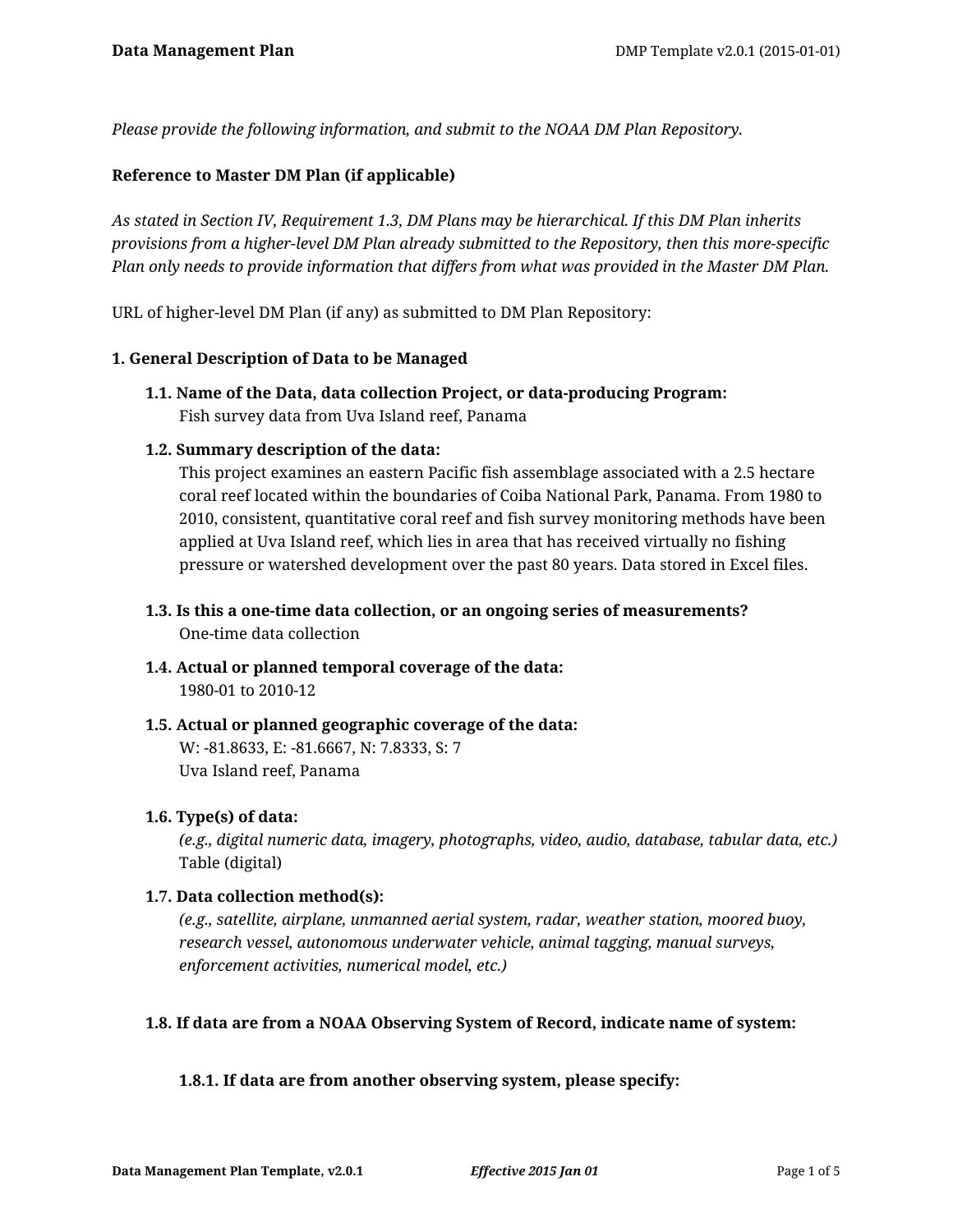# **2. Point of Contact for this Data Management Plan (author or maintainer)**

**2.1. Name:**

Joseph E Serafy

- **2.2. Title:** Metadata Contact
- **2.3. Affiliation or facility:**
- **2.4. E-mail address:** joe.serafy@noaa.gov
- **2.5. Phone number:** 305-361-4255

### **3. Responsible Party for Data Management**

*Program Managers, or their designee, shall be responsible for assuring the proper management of the data produced by their Program. Please indicate the responsible party below.*

**3.1. Name:** Joseph E Serafy

**3.2. Title:** Data Steward

### **4. Resources**

*Programs must identify resources within their own budget for managing the data they produce.*

# **4.1. Have resources for management of these data been identified?**

No

# **4.2. Approximate percentage of the budget for these data devoted to data management ( specify percentage or "unknown"):**

Unknown

# **5. Data Lineage and Quality**

*NOAA has issued Information Quality Guidelines for ensuring and maximizing the quality, objectivity, utility, and integrity of information which it disseminates.*

# **5.1. Processing workflow of the data from collection or acquisition to making it publicly accessible**

*(describe or provide URL of description):*

Process Steps:

- 2011-05-01 00:00:00 - Coral monitoring. Assessment of coral cover on the Uva reef began in 1974 (Glynn 1976) and has continued to 2010. This was accomplished by chain transects and by sampling fixed 1 m2 plots ( $n = 10$ ) as well as a single 4 x 5 m2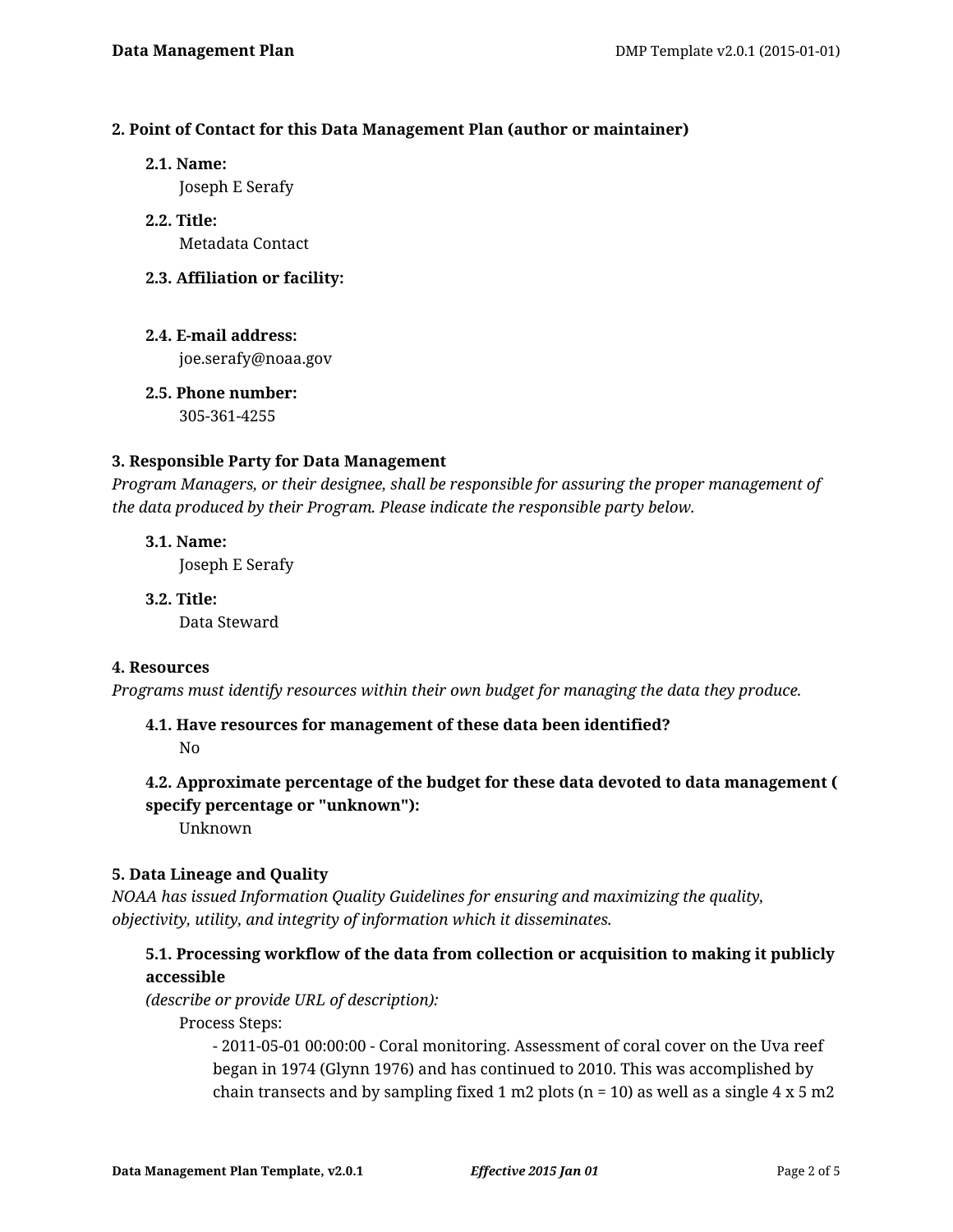plot bordering the fish transects. The  $4 \times 5$  m plot was established by R.H. Richmond immediately following the 1982-83 ENSO event when coral cover on the fore-reef was reduced to near-zero values. For this study, percent coral cover was determined only from the 4 x 5 m fixed plot. Benthic composition of 1 m2 sections were drawn by divers underwater and then digitized in the lab using a flatbed scanner, Adobe Photoshop and ImageJ software. Percent coral cover was determined by dividing the number of pixels representing coral within a quadrat by the total number of pixels in that quadrat. For each year, all 20 1 m2 quadrats within the 4 x 5 m plot were averaged to determine the total mean percent coral cover. Fish monitoring. Fish species numbers and abundances were quantified via snorkeling along the NW (seaward) side of the Uva Island patch reef. The surveys were conducted along 20 x 40 m transects with the longest axis oriented in the NW-SE direction, i.e., along the depth gradient and perpendicular to the zonation of forereef corals. The shallow ends of the transects were located in abundant pocilloporid growth (with scattered reef frame blocks) of relatively high relief; the central sections were dominated by live stands of Pocillopora spp. of low relief; the deep ends contained mostly coral rubble with a few isolated patches of massive corals. These substrate zonation patterns characterized the transect areas when sampling was first conducted. Live coral cover returned gradually from near complete loss following the 1982-83 El Ni¿o to pre-disturbance levels as of March 2010. All surveys were conducted at or near high tide. At this time, the shallow ends of the transects were 3-4 m deep and their deep ends 5-7 m. The spring tidal range in this area is 3.3 m. Surveys were conducted when the lateral visibility was =10 m. Snorkeling was carried out along the major axis of transects in a straight line pattern to permit a clear view of the transect boundaries. Fish counts were made by snorkeling slowly, avoiding quick movements or splashing, down the long axis of the transect. Species and abundance of individuals > 15 cm total body length present within the transects were recorded on a slate. Sampling time was standardized at 8 minutes per transect (per 800 m2). The sides of adjacent transects were separated by 3 m and the time interval between successive visual sampling was approximately 5 minutes. Fishes did not seem to be either attracted or repelled by the observer. ( Citation: LONG-TERM PATTERNS OF DIVERSITY AND ABUNDANCE IN AN EASTERN PACIFIC REEF FISH ASSEMBLAGE: REEF FISH RESPONSE TO CORAL RECOVERY )

# **5.1.1. If data at different stages of the workflow, or products derived from these data, are subject to a separate data management plan, provide reference to other plan:**

**5.2. Quality control procedures employed (describe or provide URL of description):** Samples were taken over various days and times to ensure that values observed were not influenced by date or time or observer/recorder of the data

### **6. Data Documentation**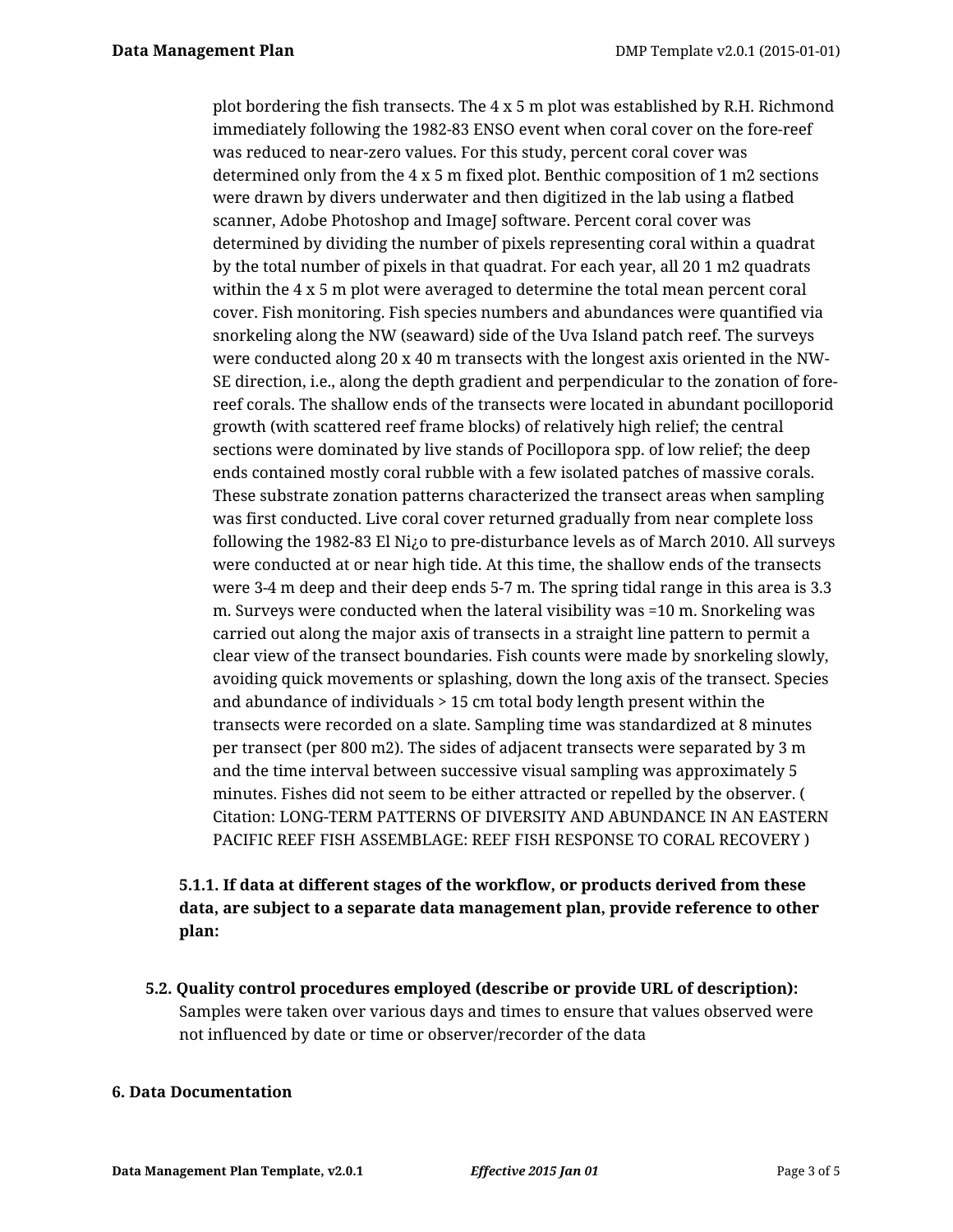*The EDMC Data Documentation Procedural Directive requires that NOAA data be well documented, specifies the use of ISO 19115 and related standards for documentation of new data, and provides links to resources and tools for metadata creation and validation.*

- **6.1. Does metadata comply with EDMC Data Documentation directive?** No
	- **6.1.1. If metadata are non-existent or non-compliant, please explain:** Missing/invalid information: - 1.7. Data collection method(s)
- **6.2. Name of organization or facility providing metadata hosting:** NMFS Office of Science and Technology
	- **6.2.1. If service is needed for metadata hosting, please indicate:**
- **6.3. URL of metadata folder or data catalog, if known:**

https://www.fisheries.noaa.gov/inport/item/24251

# **6.4. Process for producing and maintaining metadata**

*(describe or provide URL of description):*

Metadata produced and maintained in accordance with the NOAA Data Documentation Procedural Directive: https://nosc.noaa.gov/EDMC/DAARWG/docs/EDMC\_PD-Data\_Documentation\_v1.pdf

# **7. Data Access**

*NAO 212-15 states that access to environmental data may only be restricted when distribution is explicitly limited by law, regulation, policy (such as those applicable to personally identifiable information or protected critical infrastructure information or proprietary trade information) or by security requirements. The EDMC Data Access Procedural Directive contains specific guidance, recommends the use of open-standard, interoperable, non-proprietary web services, provides information about resources and tools to enable data access, and includes a Waiver to be submitted to justify any approach other than full, unrestricted public access.*

**7.1. Do these data comply with the Data Access directive?**

Yes

**7.1.1. If the data are not to be made available to the public at all, or with limitations, has a Waiver (Appendix A of Data Access directive) been filed?**

**7.1.2. If there are limitations to public data access, describe how data are protected from unauthorized access or disclosure:**

**7.2. Name of organization of facility providing data access:** National Centers for Environmental Information - Silver Spring, Maryland (NCEI-MD)

**7.2.1. If data hosting service is needed, please indicate:**